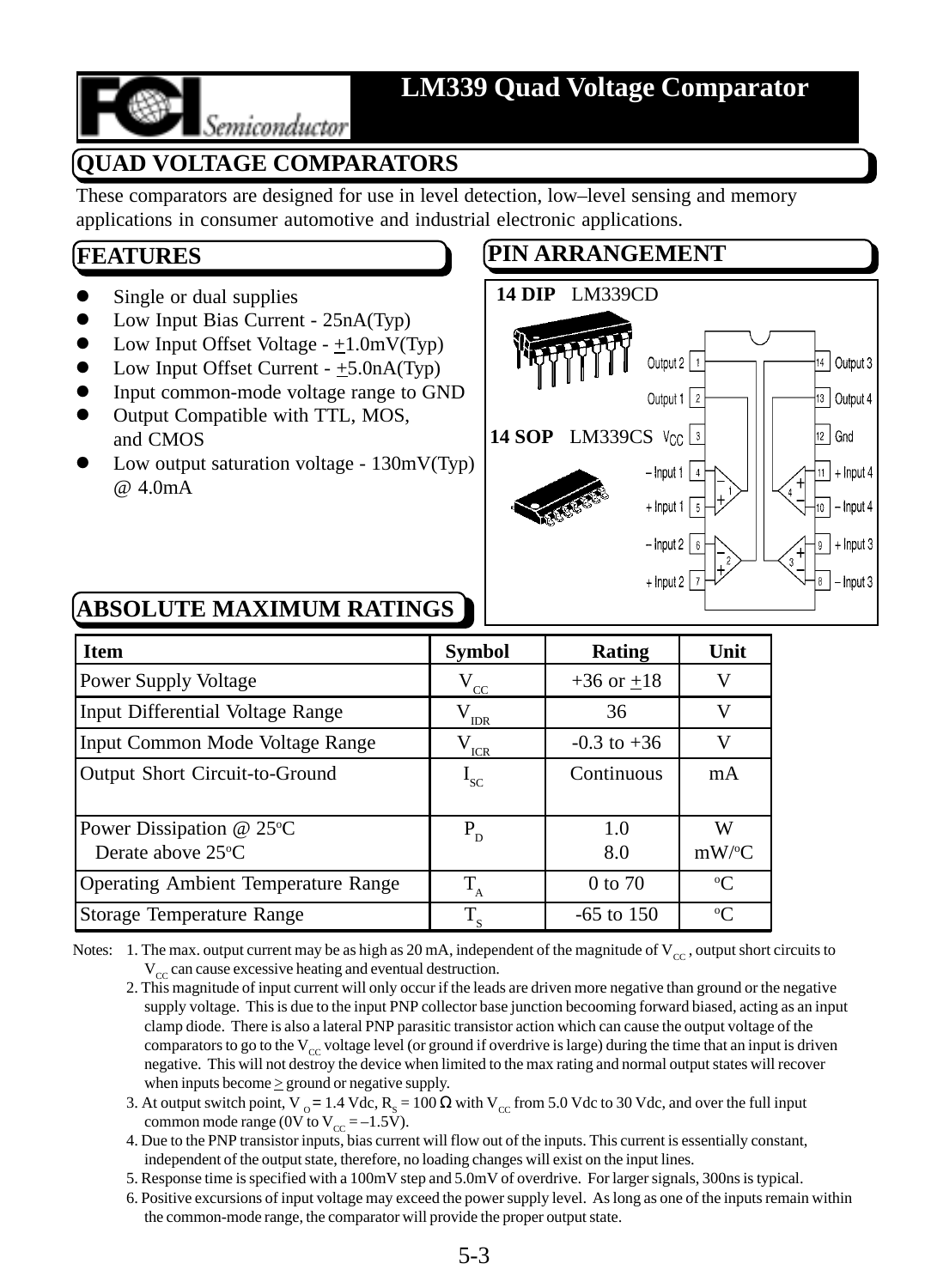

## **ELECTRICAL CHARACTERISTICS**

 $V_{\text{CC}} = 5.0 \text{Vdc}, 0^{\circ}\text{C} \le T_A \le 25^{\circ}\text{C}$  (unless otherwise noted)

| <b>Item</b>                                                 | <b>Symbol</b>                             | Min      | <b>Typ</b> | <b>Max</b>                            | Unit               |
|-------------------------------------------------------------|-------------------------------------------|----------|------------|---------------------------------------|--------------------|
| Input Offset Voltage (3)                                    | $\bar{\text{V}}_{\text{IO}}$              |          |            |                                       | $\rm mV$           |
| $T_{A} = 25^{\circ}C$                                       |                                           |          | $+2.0$     | $+5.0$                                |                    |
| $T_A = 0$ °C to 70°C                                        |                                           |          | ---        | $+9.0$                                |                    |
| Input Bias Current (3,4)                                    | $\rm I_{\rm IB}$                          |          |            |                                       | nA                 |
| $T_A = 25$ °C                                               |                                           |          | 25         | 250                                   |                    |
| $T_A = 0$ °C to 70°C                                        |                                           |          | ---        | 400                                   |                    |
| Input Offset Current (3)                                    | $I_{IO}$                                  |          |            |                                       | nA                 |
| $T_{A} = 25^{\circ}C$                                       |                                           |          | ±50        | ±50                                   |                    |
| $T_{A} = 0$ °C to 70°C                                      |                                           | ---      | $ -$       | $\pm 150$                             |                    |
| Input Common Mode Voltage Range (6)                         | V<br>$\ensuremath{\textup{\textbf{ICR}}}$ |          |            |                                       | $\overline{\rm v}$ |
| $T_A = 25$ °C                                               |                                           | 0        |            | $V_{\rm cc}$ -1.5                     |                    |
| $T_A = 0$ °C to 70°C                                        |                                           | $\theta$ | ---        | $V_{\rm cc}$ -2.0                     |                    |
| <b>Supply Current</b>                                       | $I_{\rm cc}$                              |          |            |                                       | mA                 |
| $R_L = \infty$ , $T_A = 25$ °C                              |                                           |          | $0.8\,$    | 2.0                                   |                    |
| $R_L = \infty$ , $V_{CC} = 30$ Vdc                          |                                           |          |            | ---                                   |                    |
| Voltage Gain                                                | $\overline{\mathbf{A}}_{\text{vol.}}$     | ---      | 200        | $\overline{a}$                        | V/mV               |
| $R_L \ge 15K$ , $V_{CC} = 15$ Vdc                           |                                           |          |            |                                       |                    |
| Large Signal Response Time                                  | ---                                       | ---      | 300        | ---                                   | ns                 |
| $V1 = TTL Logic Swing$ .                                    |                                           |          |            |                                       |                    |
| $Vref = 1.4$ Vdc                                            |                                           |          |            |                                       |                    |
| $VRL = 5.0$ Vdc, $RL = 5.1$ K                               |                                           |          |            |                                       |                    |
| Response Time (6)                                           | $\rm t_{TLH}$                             |          | 13         | ---                                   | μs                 |
| $VRL = 5.0$ Vdc, $RL = 5.1$ K                               |                                           |          |            |                                       |                    |
| <b>Output Sink Current</b>                                  | $\mathbf{I}_{\text{Sink}}$                | 6.0      | 16         |                                       | mA                 |
| $V1(-) \ge 1.0$ Vdc, $V1(+) = 0$ Vdc                        |                                           |          |            |                                       |                    |
| $\text{Vo} \leq 1.5 \text{ Vdc}$                            |                                           |          |            |                                       |                    |
| <b>Saturation Voltage</b>                                   | $\overline{\mathbf{V}}_{\text{SAT}}$      |          |            |                                       | mV                 |
| $V1(-) \ge 1.0$ Vdc, $V1(+) = 0$ Vdc                        |                                           |          | 130        | 400                                   |                    |
| $I_{\text{Sink}} \leq 4.0 \text{ mA}, T_{A} = 25 \text{°C}$ |                                           |          |            |                                       |                    |
| $0^{\circ}C \leq T_{A} \leq 70^{\circ}C$                    |                                           |          |            | 700                                   |                    |
| <b>Output Leakage Current</b>                               | $\rm I_{\rm OL}$                          |          |            |                                       | nA                 |
| $V1(-) = 0$ Vdc, $V1(+) \ge 1.0$ Vdc                        |                                           |          | 0.1        | ---                                   |                    |
| Vo = 5.0 Vdc, $T_A = 25$ °C                                 |                                           |          |            |                                       |                    |
| $V1(-) = 0$ Vdc, $V1(+) \ge 1.0$ Vdc                        |                                           |          | $---$      | 1000                                  |                    |
| Vo = 30 Vdc, $0^{\circ}C \leq T_{A} \leq 70^{\circ}C$       |                                           |          |            |                                       |                    |
| Input Differential Voltage (6)                              | $\overline{\mathrm{V}}_{\mathrm{ID}}$     | $---$    | ---        | $\overline{\mathrm{V}}_{\mathrm{cc}}$ | V                  |
| All $\text{ Vin} \geq \text{GND}$ or V-Supply               |                                           |          |            |                                       |                    |
| $0^{\circ}C \leq T_{A} \leq 70^{\circ}C$                    |                                           |          |            |                                       |                    |
|                                                             |                                           |          |            |                                       |                    |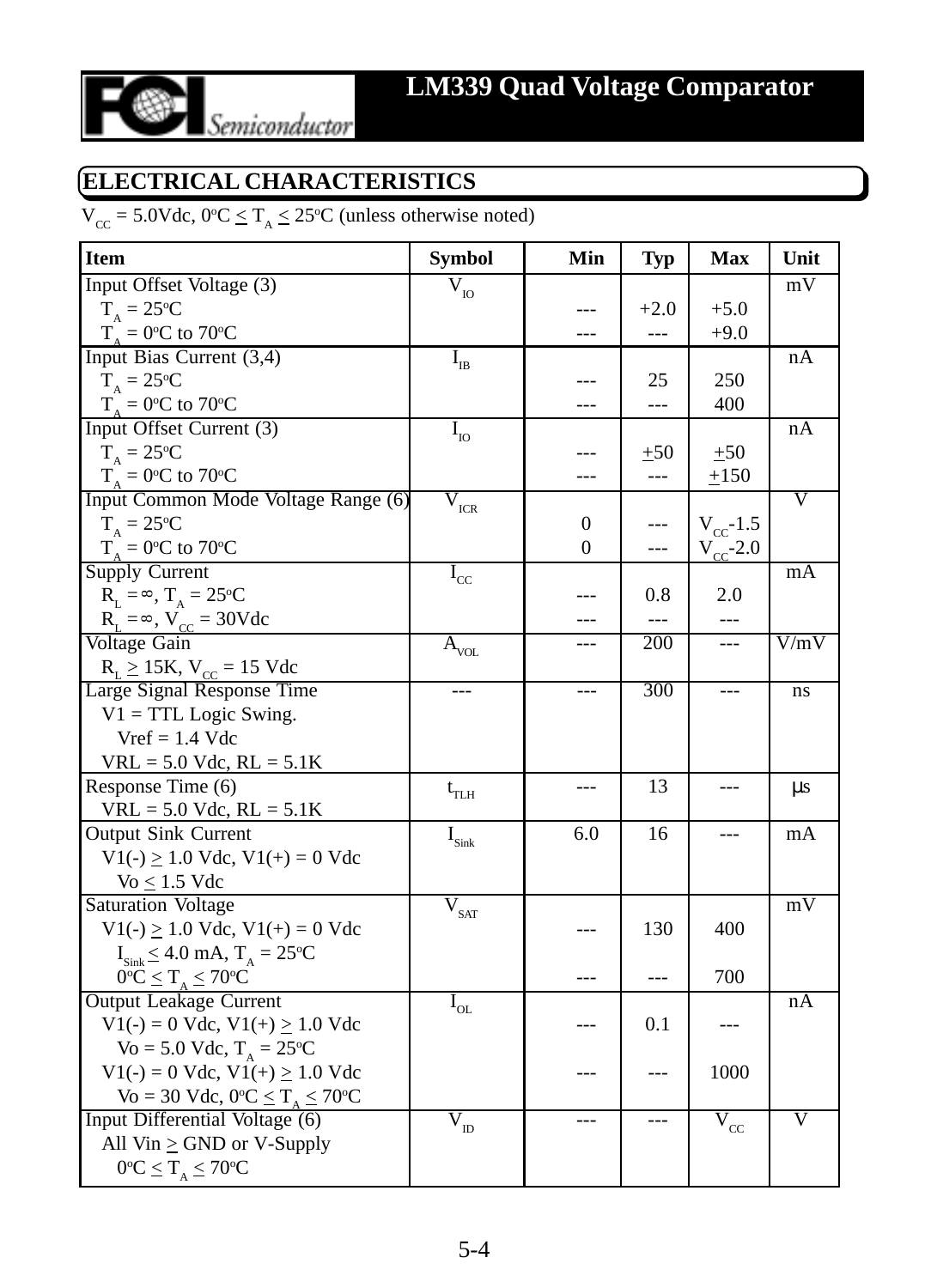



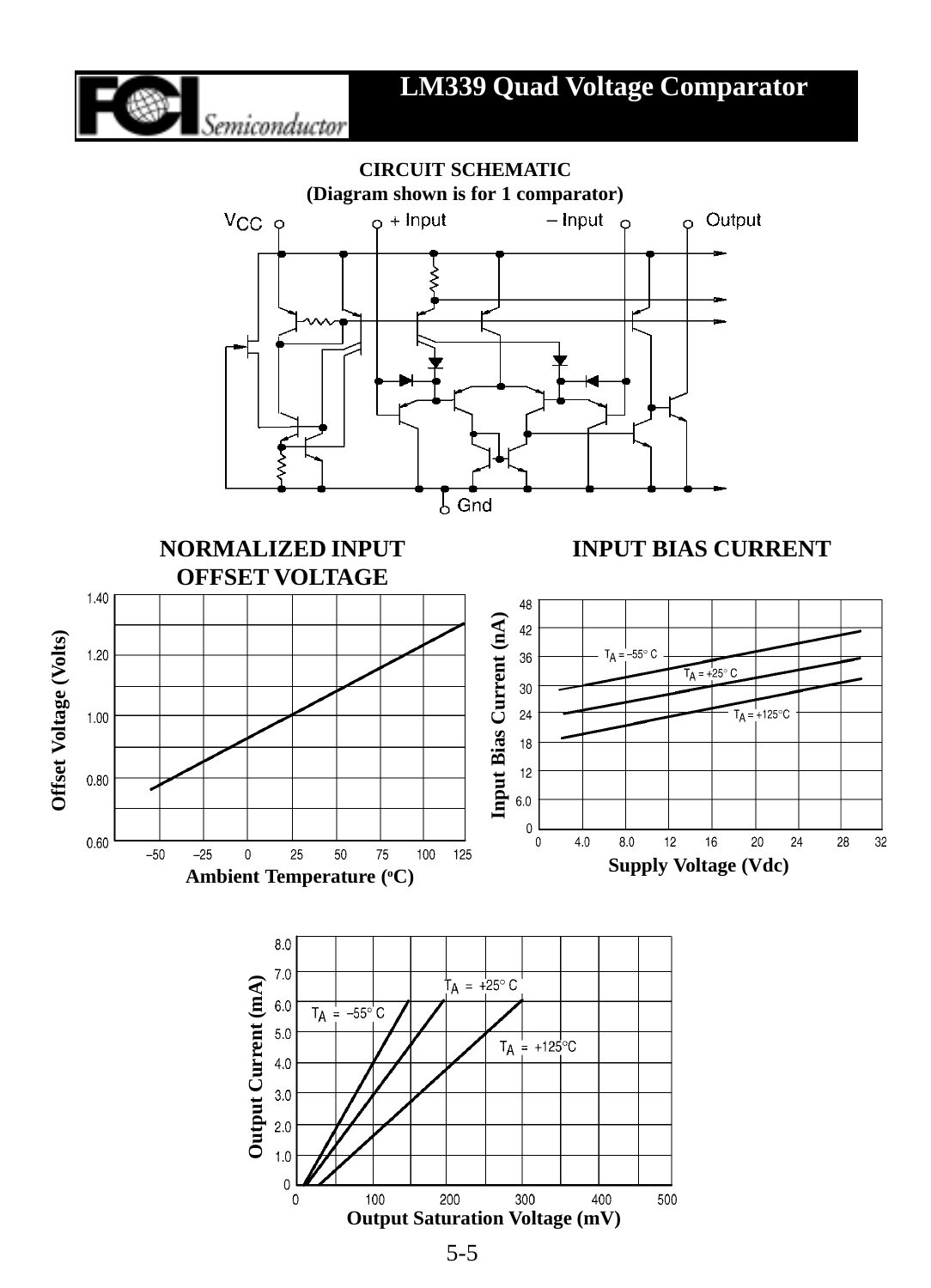

### **APPLICATIONS INFORMATION**

These dual comparators feature high gain, wide bandwidth characteristics. This gives the device oscillation tendencies if the outputs are capacitively coupled to the inputs via stray capacitance. This oscillation manifests itself during output transitions (V<sub>OL</sub> to V<sub>OH</sub>). To alleviate this situation, input resistors <10 kΩ should be used.

The addition of positive feedback (< 10 mV) is also recommended. It is good design practice to ground all unused pins.

Differential input voltages may be larger than supply voltage without damaging the comparator's inputs. Voltages more negative than –0.3 V should not be used.



Semiconductor

D1 prevents input from going negative by more than 0.6 V.

 $R1 + R2 = R3$  $R3 \leq \frac{R5}{10}$  for small error in zero crossing.

# **Square Wave Oscillator Driving Logic <b>Driving Logic**









### **Zero Crossing Detector (Split Supply)**



 $V_{in(min)} \approx 0.4$  V peak for 1% phase distortion ( $\Delta\Theta$ ).



R<sub>S</sub> = Source Resistance  $R\bar{1} \approx R_S$ 

| Logic | Device      | $v_{\mathbf{C} \mathbf{C}}$<br>(V) | ΒĻ<br>$k\Omega$ |  |
|-------|-------------|------------------------------------|-----------------|--|
| CMOS  | 1/4 MC14001 | $+15$                              | 100             |  |
|       | 1/4 MC7400  | $+5.0$                             | 10              |  |